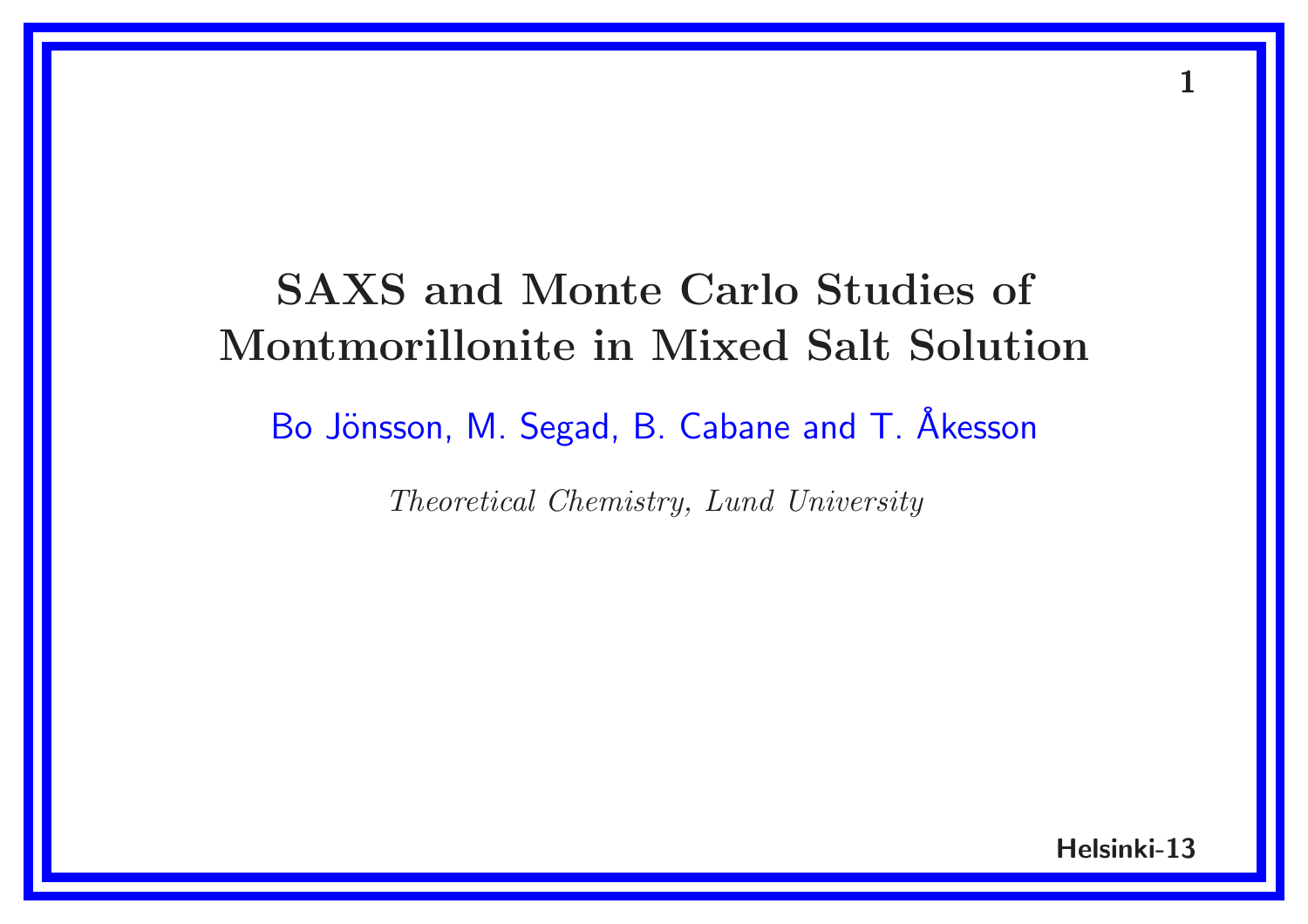#### Two Natural Clays - MX80 and IR-WB



SAXS spectra with a peak indicating tactoid formation. MX80 is dominated by  $Na<sup>+</sup>$  counterions while the Iraqi bentonite is dominated by  $Ca<sup>+2</sup>$  ions.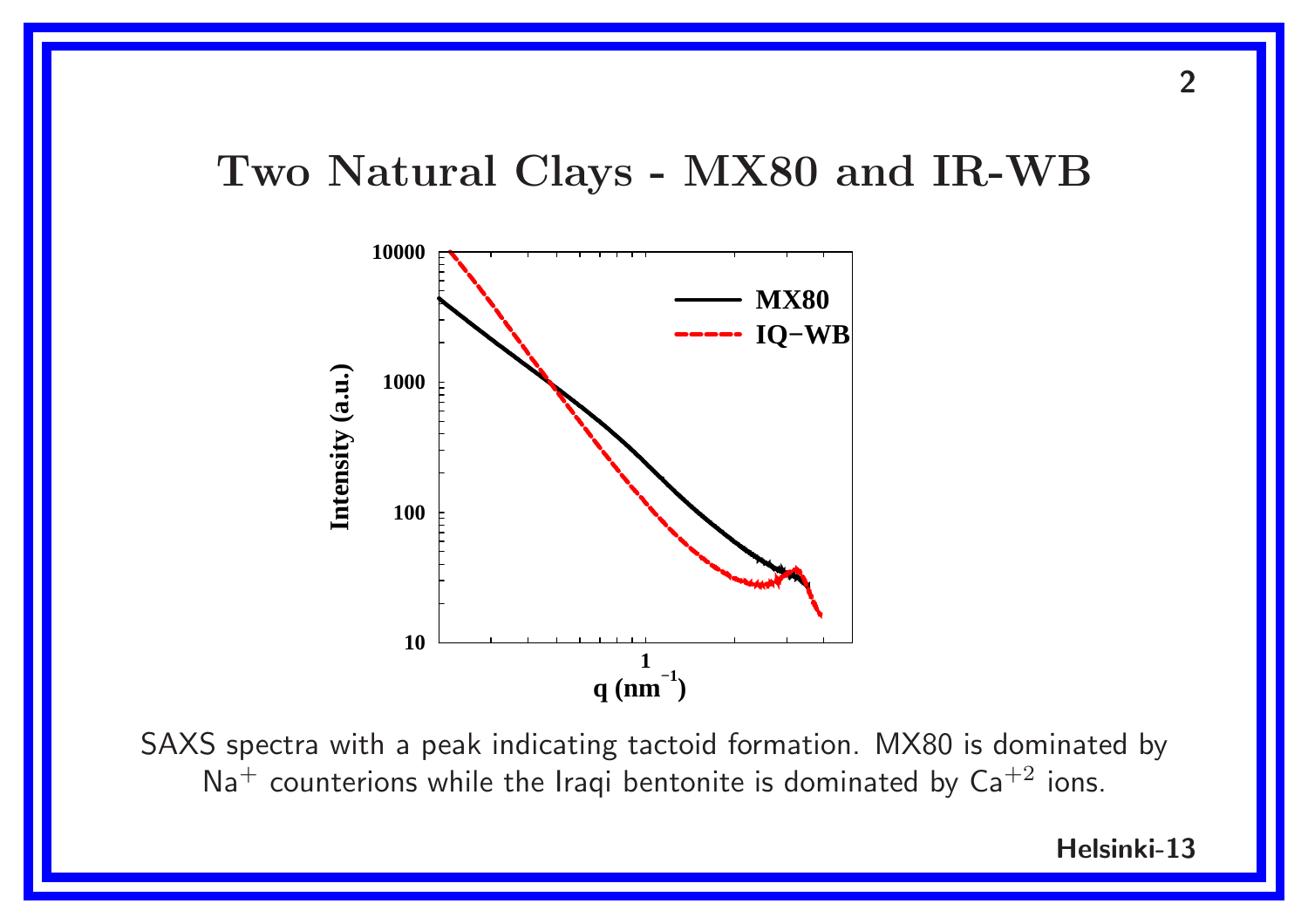#### Swelling of MX80 and IR-WB **(b)**



MX80 shows a much larger swelling due to monovalent  $Na<sup>+</sup>$  counterions. Note that the Iraqi clay swells much more than the intralamellar swelling of the tactoids.

Helsinki-13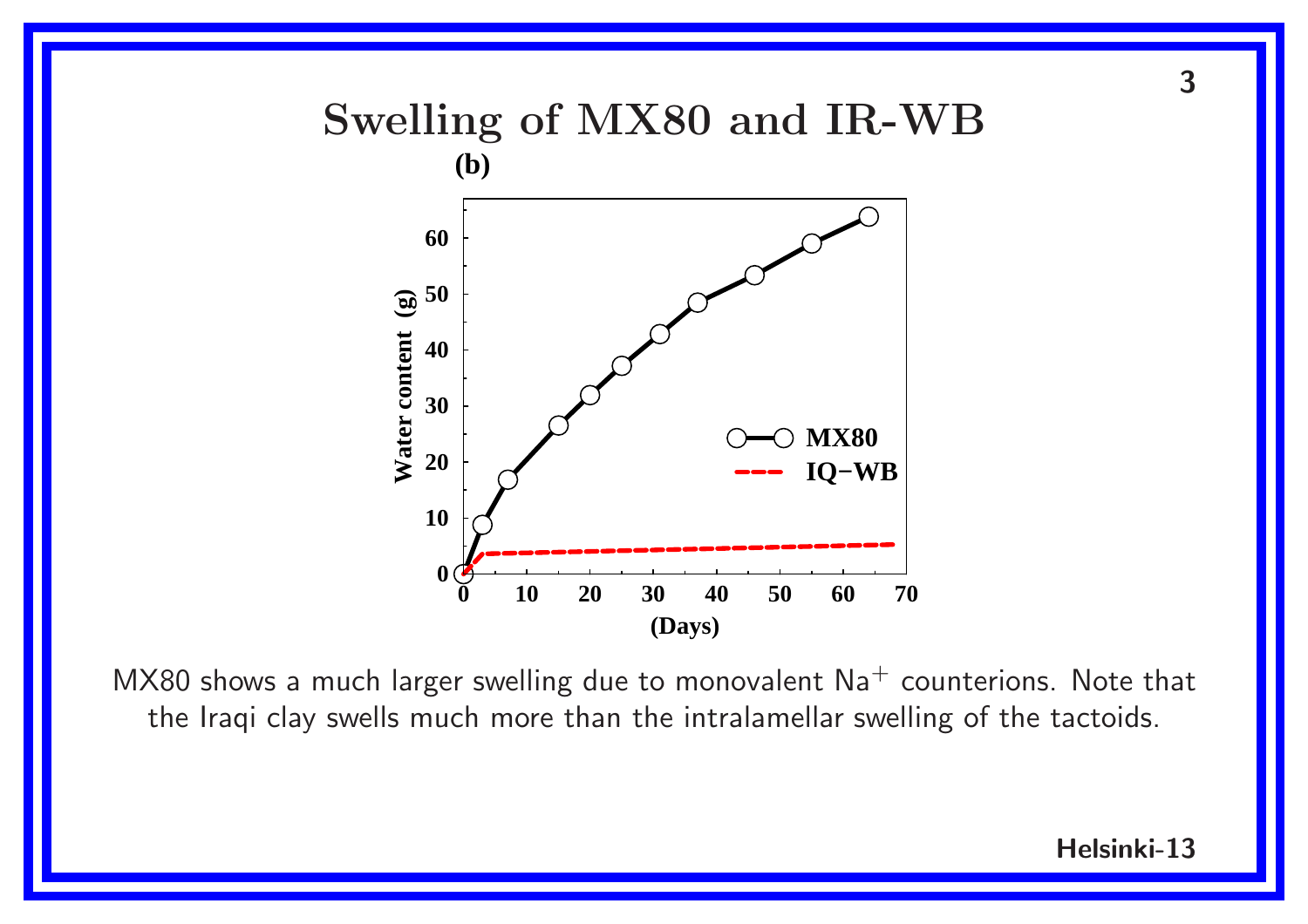#### Ion-Ion Correlations



Helsinki-13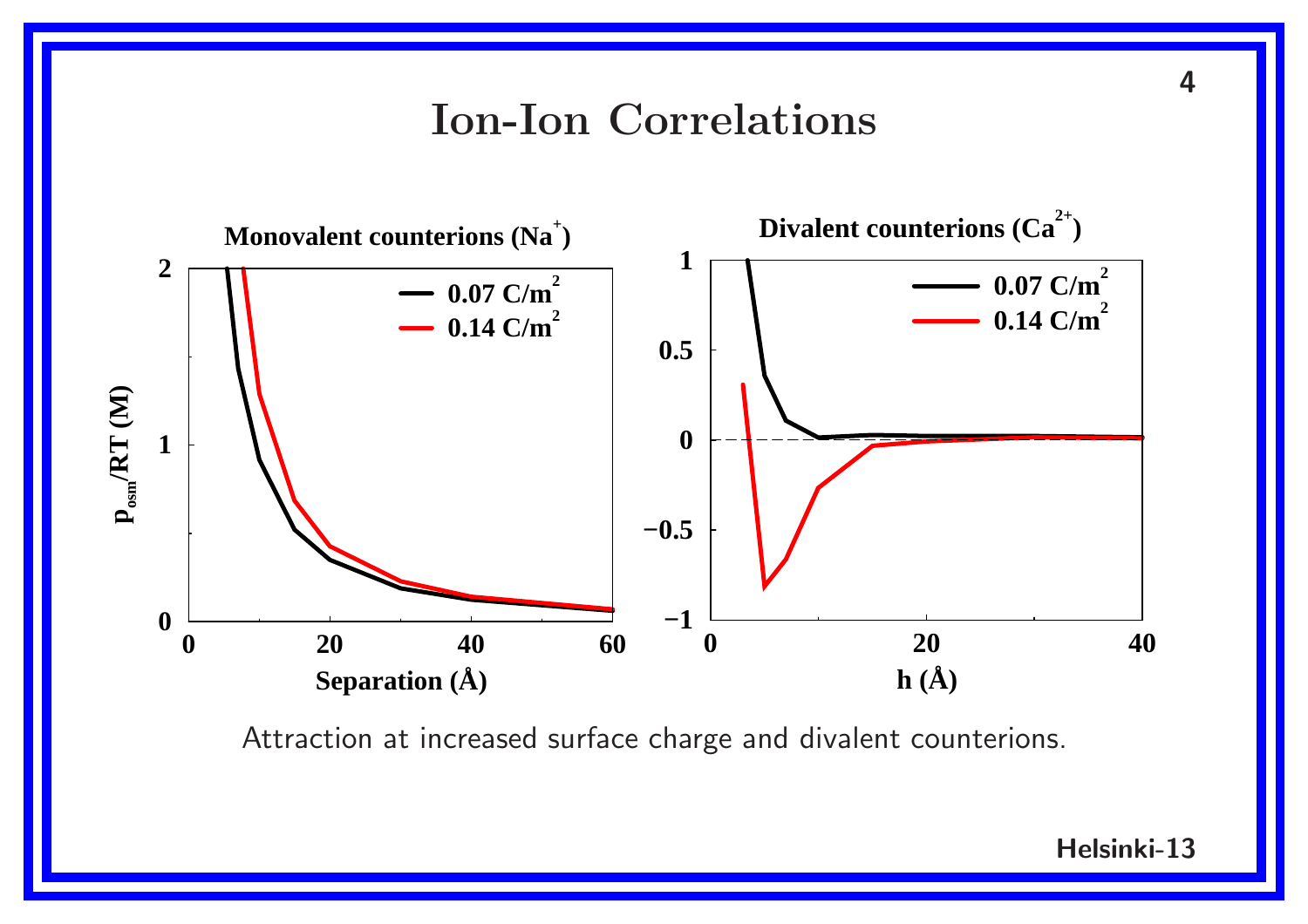

SAXS spectra from Na montmorillonite dispersions equilibrated with a 5 mM  $CaCl<sub>2</sub>$ solution for increasing time intervals indicated in the graphs. Note the peak appearing after 30 minutes of cation exchange.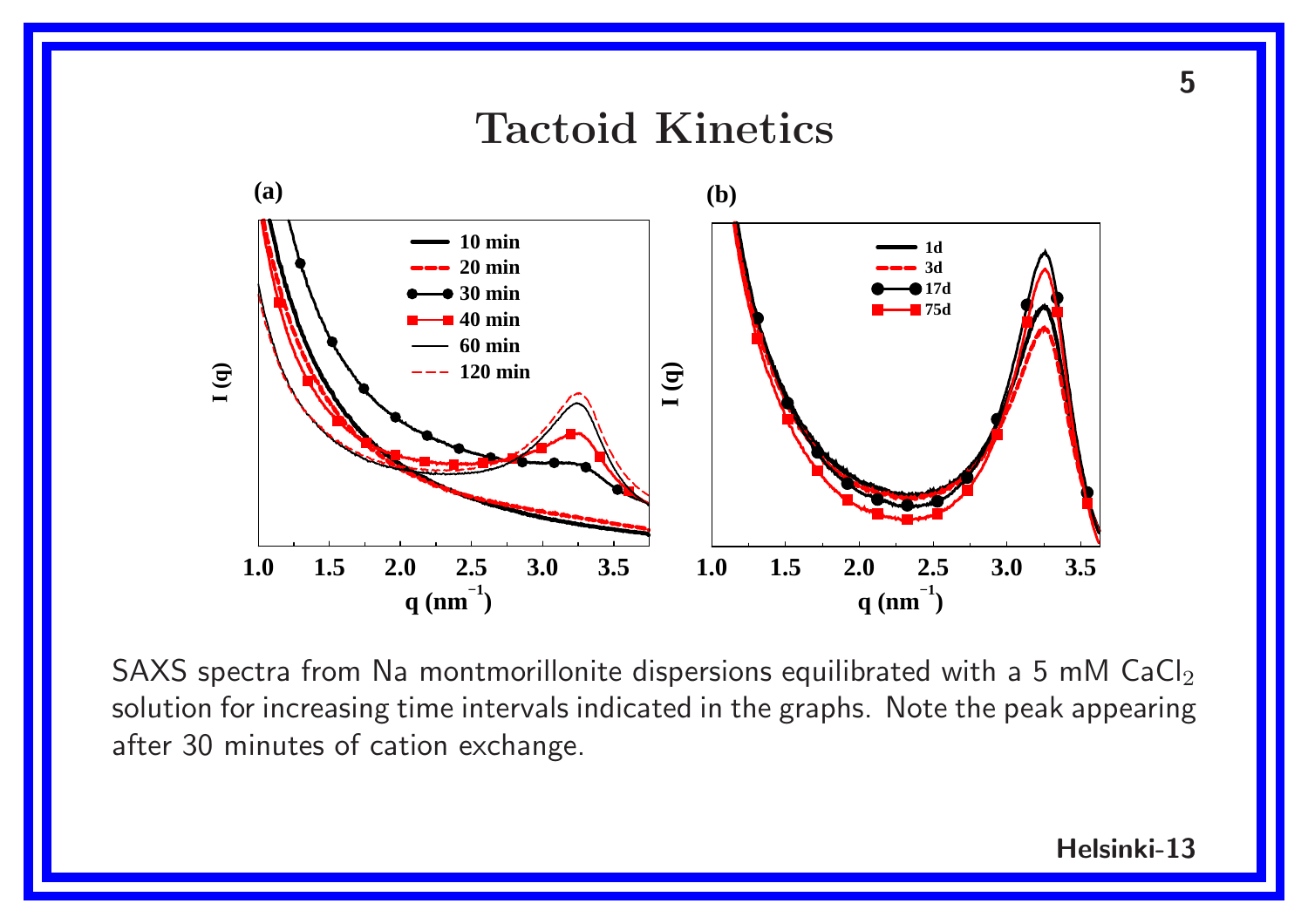

SAXS spectra from Na montmorillonite dispersions equilibrated in <sup>a</sup> dialysis pocket with 5 mM CaCl<sub>2</sub>. After one day (red circles) the fitting procedure gives  $\langle N \rangle \simeq 10$ and after 75 days (green squares)  $\langle N \rangle \simeq 12$ .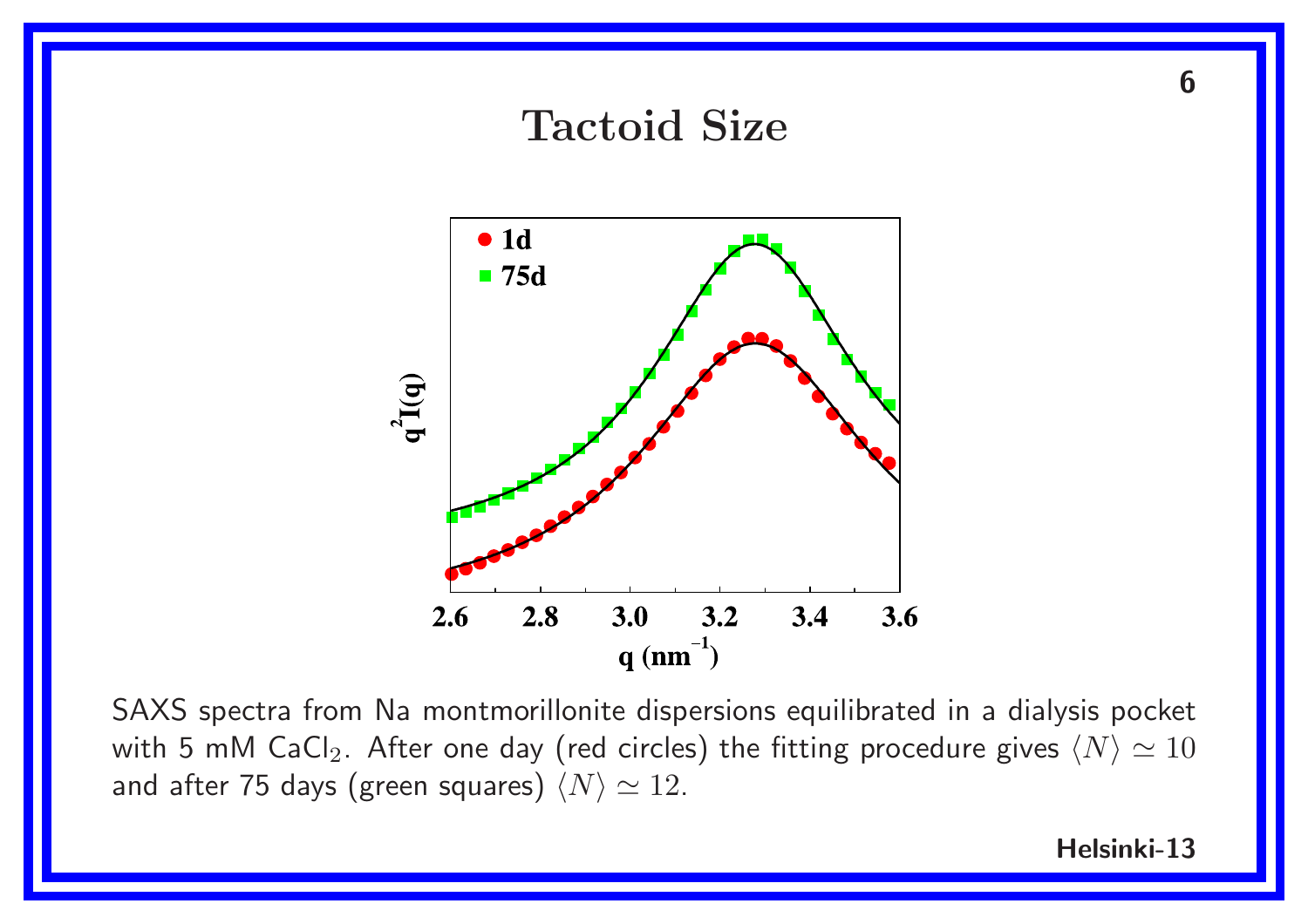

Dispersions of Ca and Mg montmorillonite have been equilibrated in <sup>a</sup> dialysis pocket during three months. The average numbers of platelets per tactoid, calculated from the SAXS peak widths, are  $\langle N \rangle = 19$  (Ca) and  $\langle N \rangle = 18$  (Mg).

Helsinki-13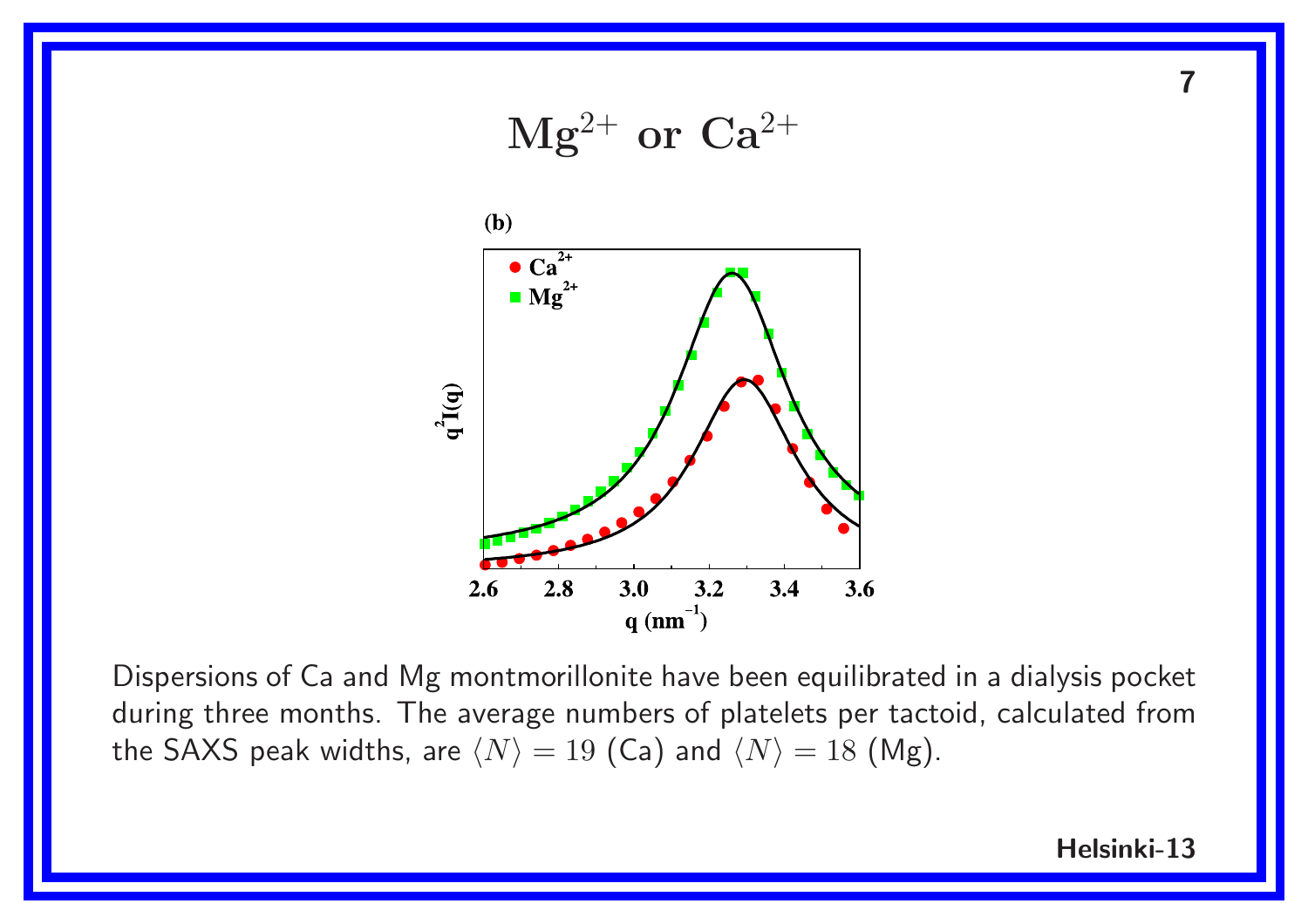# <sup>8</sup> Swelling Reversibility **5 4 Water content (g)** Water content (g) **3 2 1 0 0 100 200 300 400 500 Days**

Dry Ca montmorillonite was placed in <sup>a</sup> dialysis pocket and immersed in millipore water. After 128 days the pocket was immersed for one day in a 16% wt solution of poly(ethylene glycol). Second swelling (closed circles): the pocket was immersed again in millipore water. The dashed line indicates the repeat distance to 1.9 nm.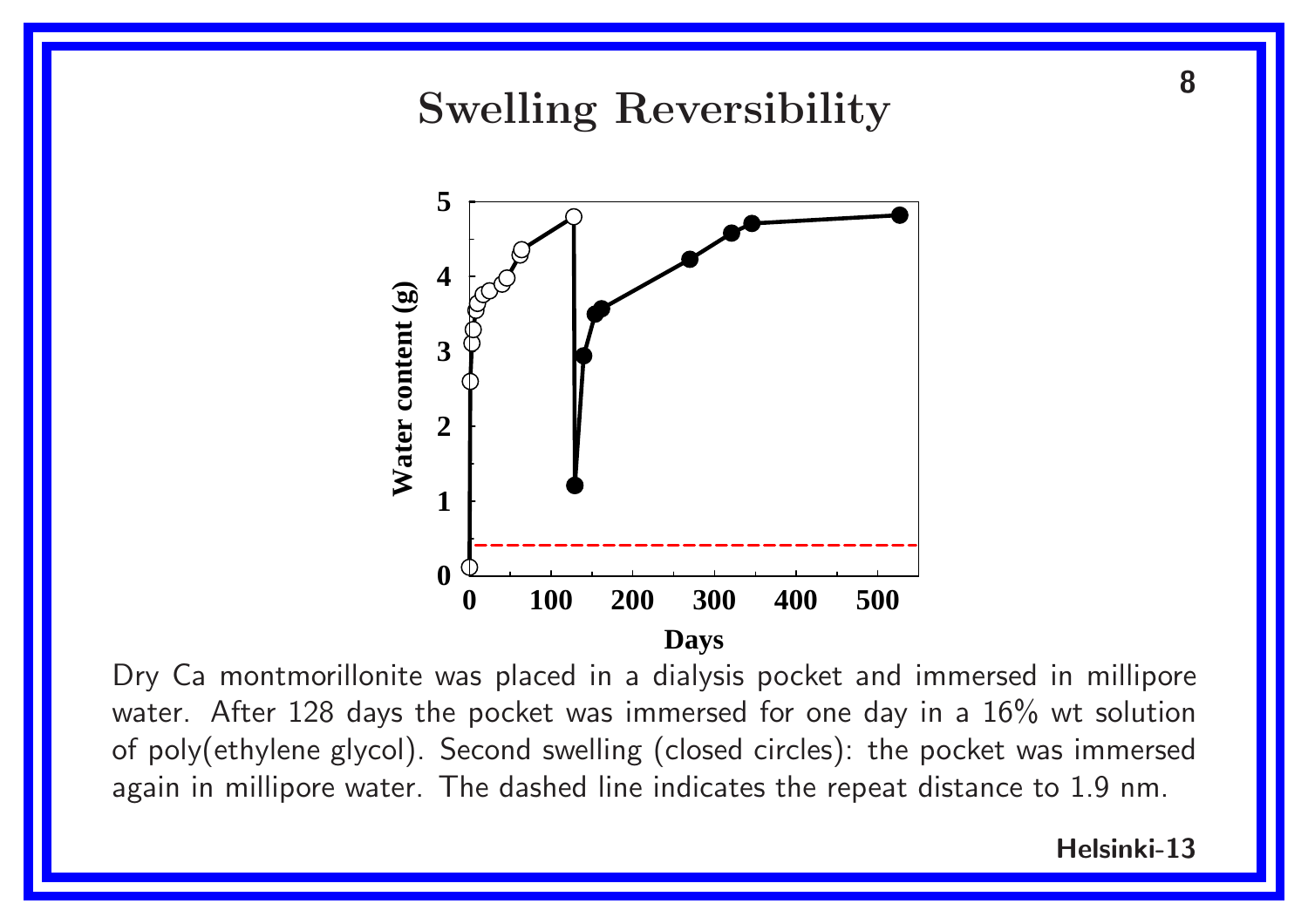## Counterion Competition



The NaCl concentration is kept fixed at 20 mM, while the  $CaCl<sub>2</sub>$  concentration is varied. Dispersions of MX-80 have been equilibrated in <sup>a</sup> dialysis pocket during three months. The tactoid size is from top to bottom 14.1, 13.4, 13.0 and 12.4.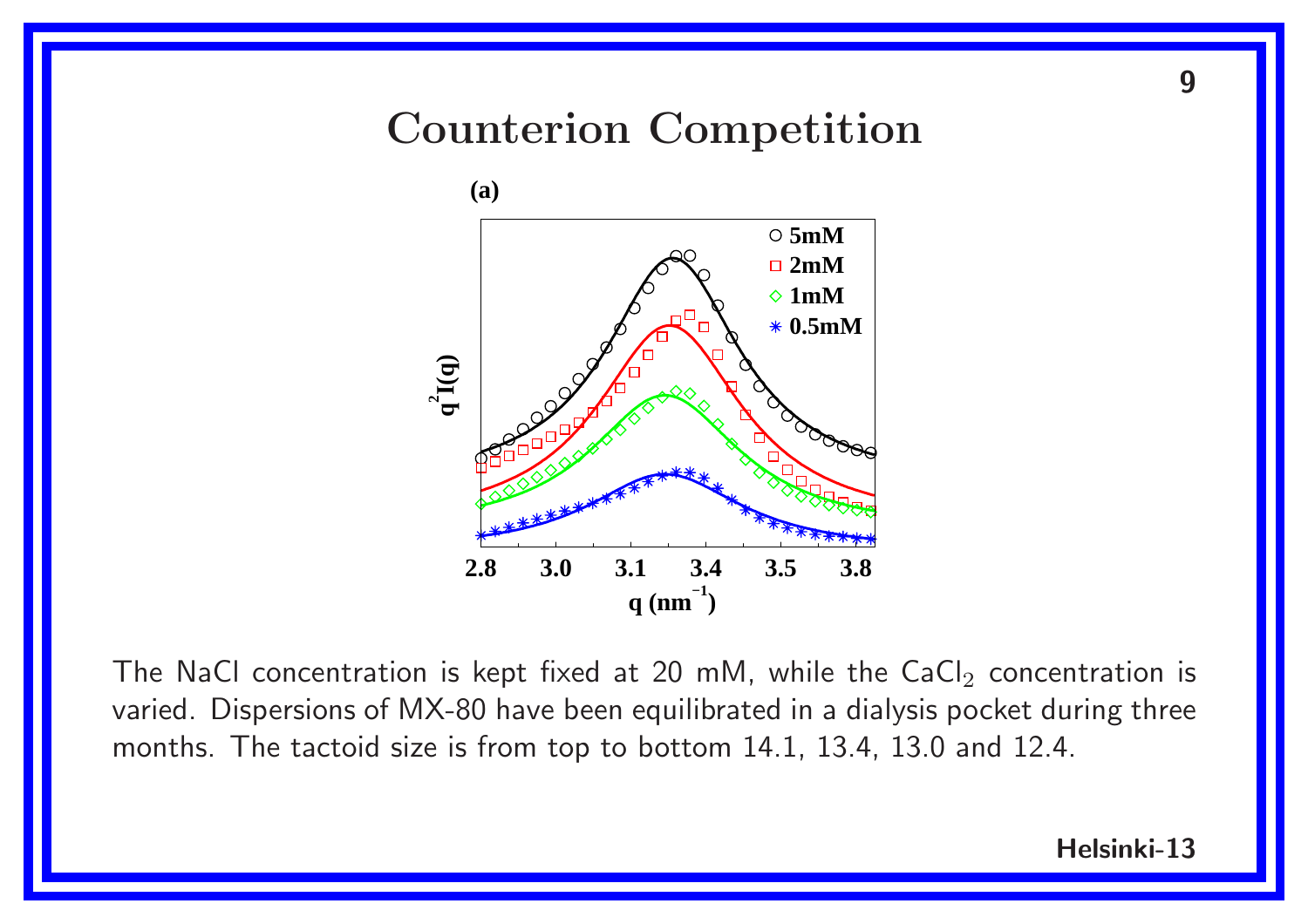## Competition - Simulation Results



Counterion competition - the bulk contains 20 mM of NaCl.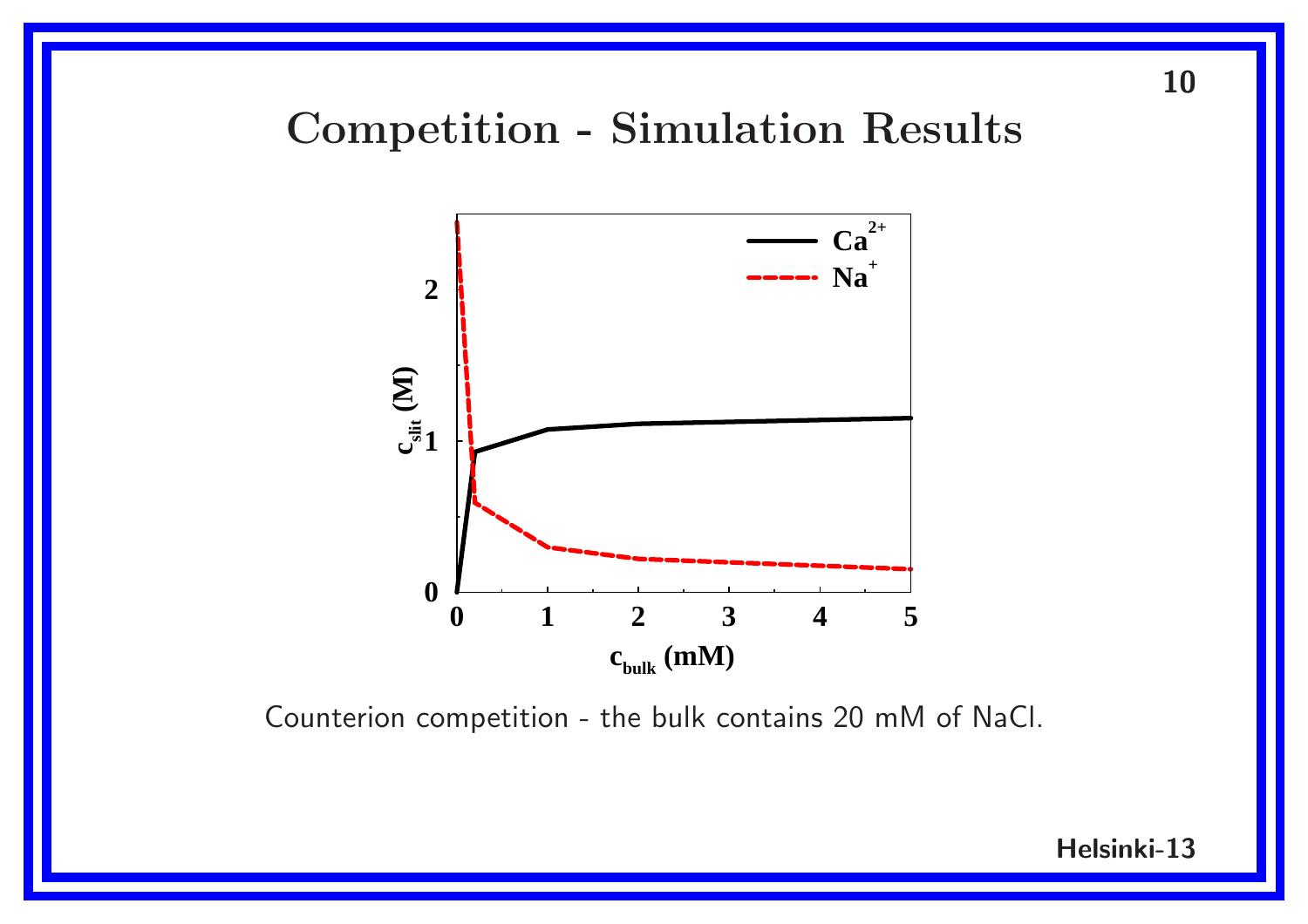Monte Carlo Simulations<sup>11</sup>



Monte Carlo simulation results for the net osmotic pressure between two negatively charged walls. The slit is in equilibrium with a salt reservoir containing a mix of  $CaCl<sub>2</sub>$ and NaCl salt. The  $CaCl<sub>2</sub>$  concentration is indicated in the graph. The surface charge density,  $\sigma = 0.737 \text{ e/nm}^2$ , is taken from a cation exchange capacity measurement.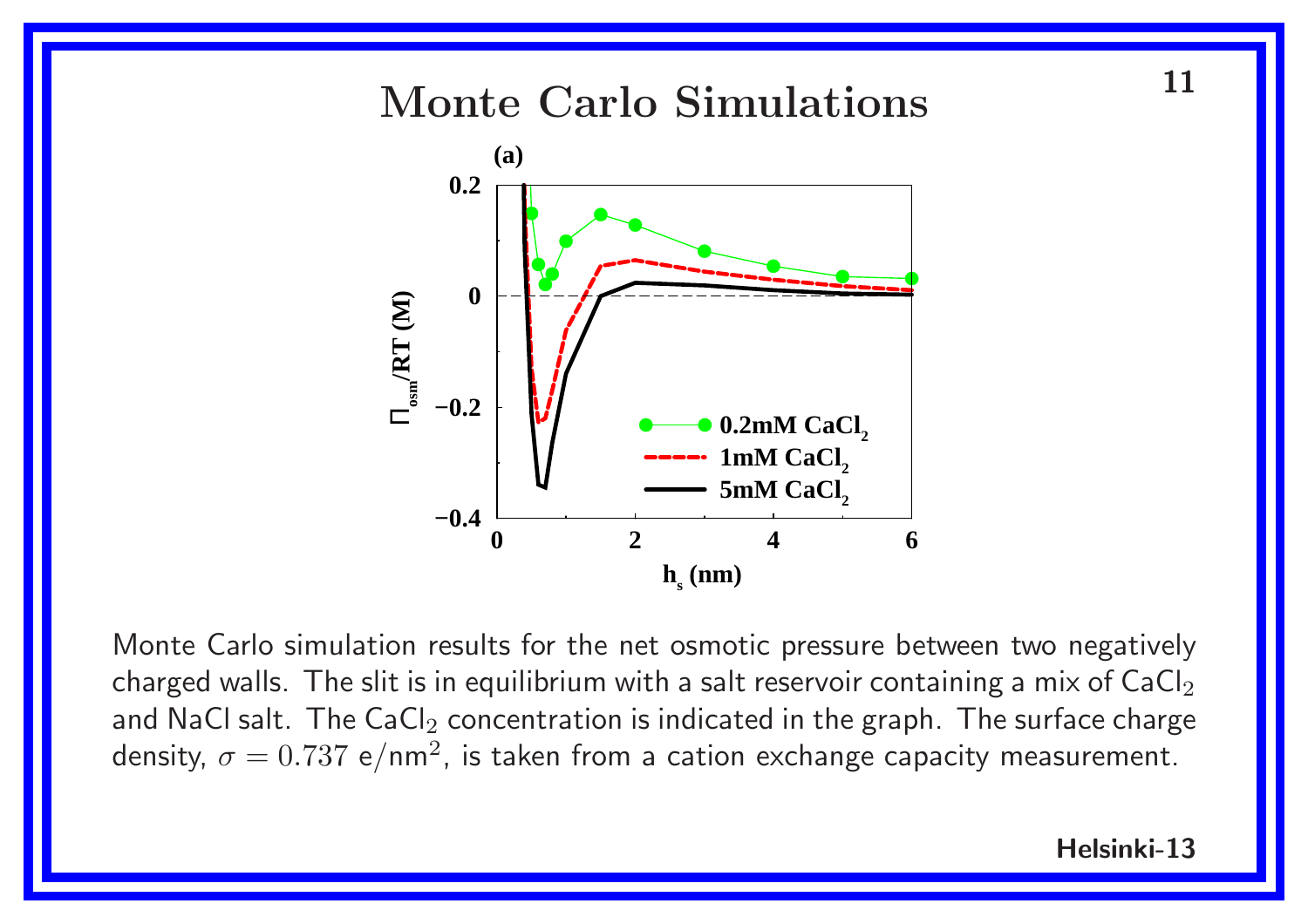# Platelet vs Tactoid Size 12



(a) SAXS spectra of of Na montmorillonite equilibrated in dialysis pockets during <sup>60</sup> min with 50 mM CaCl<sub>2</sub> solutions. Particle diameters are indicated in figure -  $\langle N \rangle$  $= 12$ , 7 and 0. (b) The corresponding platelet size distributions of centrifuged clay fractions obtained through dynamic light scattering.